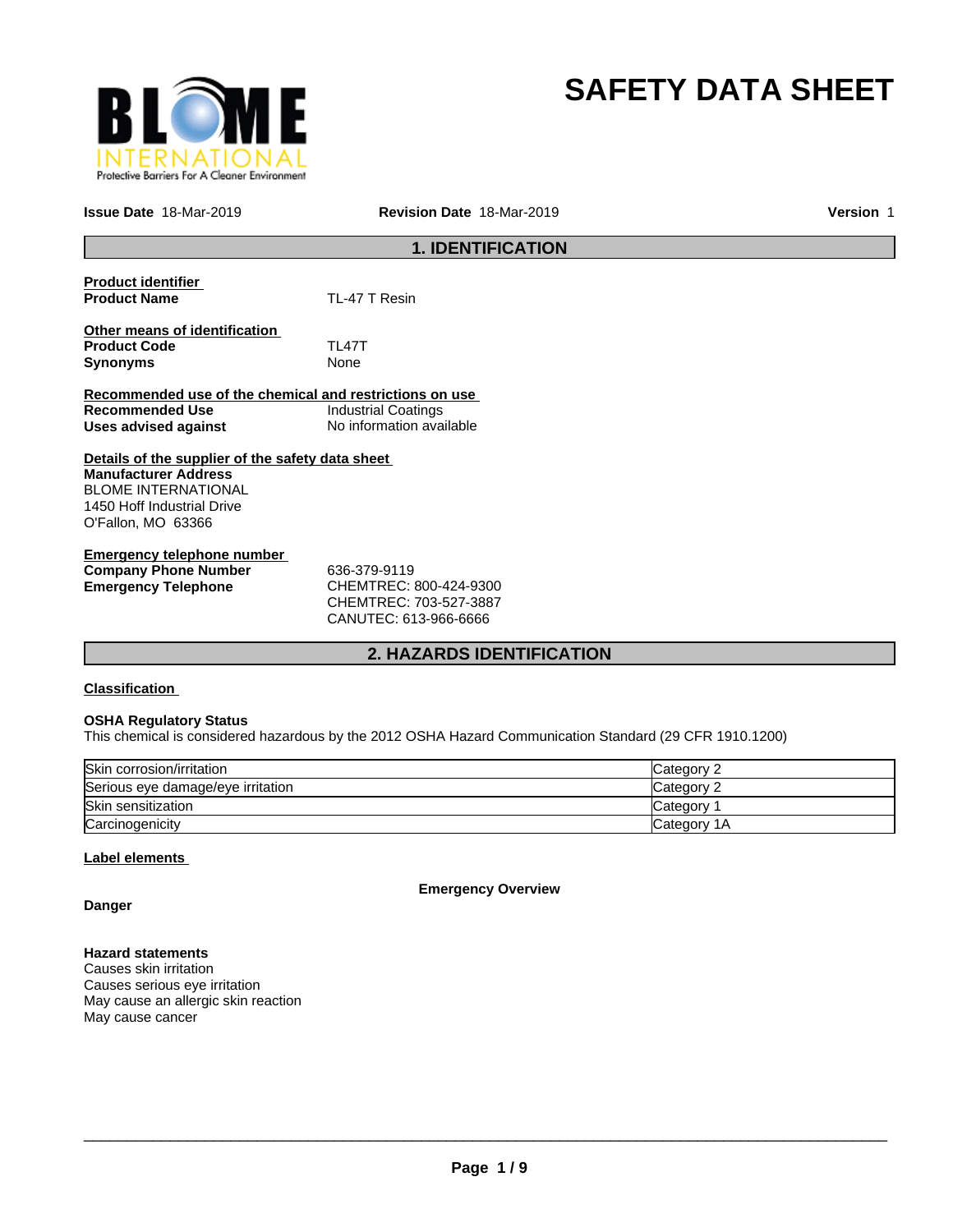

**Appearance** viscous **Physical state** liquid **Odor** Slight

 $\overline{\phantom{a}}$  ,  $\overline{\phantom{a}}$  ,  $\overline{\phantom{a}}$  ,  $\overline{\phantom{a}}$  ,  $\overline{\phantom{a}}$  ,  $\overline{\phantom{a}}$  ,  $\overline{\phantom{a}}$  ,  $\overline{\phantom{a}}$  ,  $\overline{\phantom{a}}$  ,  $\overline{\phantom{a}}$  ,  $\overline{\phantom{a}}$  ,  $\overline{\phantom{a}}$  ,  $\overline{\phantom{a}}$  ,  $\overline{\phantom{a}}$  ,  $\overline{\phantom{a}}$  ,  $\overline{\phantom{a}}$ 

#### **Precautionary Statements - Prevention**

Obtain special instructions before use Do not handle until all safety precautions have been read and understood Use personal protective equipment as required Wash face, hands and any exposed skin thoroughly after handling Avoid breathing dust/fume/gas/mist/vapors/spray Contaminated work clothing should not be allowed out of the workplace Wear protective gloves

#### **Precautionary Statements - Response**

IF exposed or concerned: Get medical advice/attention IF IN EYES: Rinse cautiously with water for several minutes. Remove contact lenses, if present and easy to do. Continue rinsing If eye irritation persists: Get medical advice/attention IF ON SKIN: Wash with plenty of soap and water Take off contaminated clothing and wash before reuse If skin irritation or rash occurs: Get medical advice/attention

#### **Precautionary Statements - Storage**

Store locked up

#### **Precautionary Statements - Disposal**

Dispose of contents/container to an approved waste disposal plant

#### **Hazards not otherwise classified (HNOC)**

Not applicable

#### **Other Information**

May be harmful if swallowed. Toxic to aquatic life with long lasting effects.

#### **Unknown acute toxicity**

0% of the mixture consists of ingredient(s) of unknown toxicity

# **3. COMPOSITION/INFORMATION ON INGREDIENTS**

#### **Substance**

Not applicable

#### **Mixture**

| <b>Chemical Name</b>                                | <b>CAS No</b>   | Weight-%  |
|-----------------------------------------------------|-----------------|-----------|
| Phenol, polymer with formaldehyde, glycidyl ether * | 28064-14-4      | $40 - 70$ |
| Polytetrafluoroethylene *                           | $9002 - 84 - 0$ | 7 - 13    |
| Titanium dioxide *                                  | 13463-67-7      | $5 - 10$  |
| Quartz *                                            | 14808-60-7      | 3 - 7     |
| Neopentyl Glycol Diglycidyl Ether *                 | 17557-23-2      | 3 - 7     |
| Mica *                                              | 12001-26-2      | - 5       |
| Silica, amorphous, precipitated and gel *           | 112926-00-8     | $-5$      |

\*The exact percentage (concentration) of composition has been withheld as a trade secret.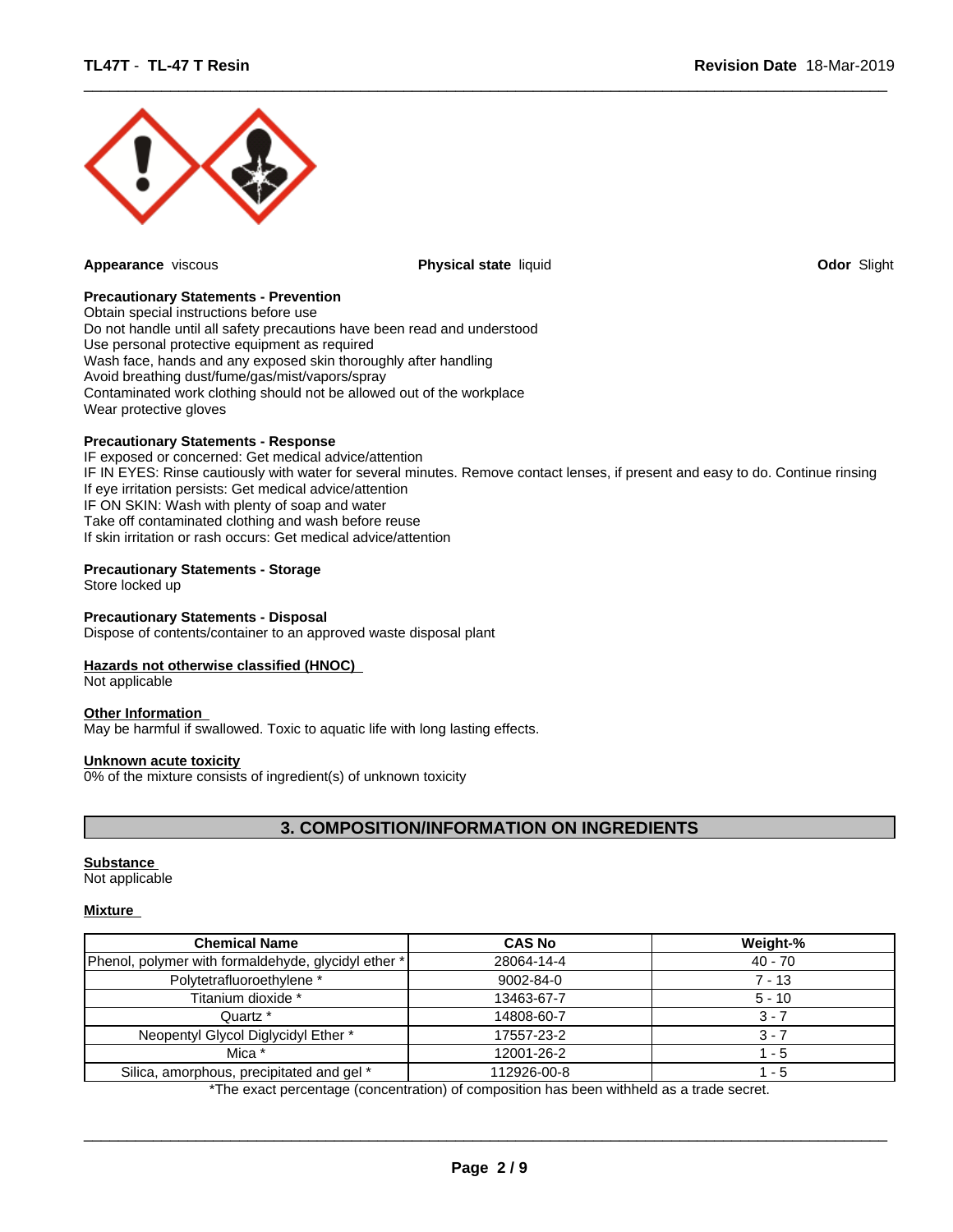### **4. FIRST AID MEASURES**

 $\overline{\phantom{a}}$  ,  $\overline{\phantom{a}}$  ,  $\overline{\phantom{a}}$  ,  $\overline{\phantom{a}}$  ,  $\overline{\phantom{a}}$  ,  $\overline{\phantom{a}}$  ,  $\overline{\phantom{a}}$  ,  $\overline{\phantom{a}}$  ,  $\overline{\phantom{a}}$  ,  $\overline{\phantom{a}}$  ,  $\overline{\phantom{a}}$  ,  $\overline{\phantom{a}}$  ,  $\overline{\phantom{a}}$  ,  $\overline{\phantom{a}}$  ,  $\overline{\phantom{a}}$  ,  $\overline{\phantom{a}}$ 

#### **Description of first aid measures**

| <b>General advice</b>                                                                        | If symptoms persist, call a physician. Do not breathe dust/fume/gas/mist/vapors/spray. Do<br>not get in eyes, on skin, or on clothing.                                                                                       |  |
|----------------------------------------------------------------------------------------------|------------------------------------------------------------------------------------------------------------------------------------------------------------------------------------------------------------------------------|--|
| Eye contact                                                                                  | Immediately flush with plenty of water. After initial flushing, remove any contact lenses and<br>continue flushing for at least 15 minutes. Keep eye wide open while rinsing. If symptoms<br>persist, call a physician.      |  |
| <b>Skin contact</b>                                                                          | Wash off immediately with soap and plenty of water while removing all contaminated<br>clothes and shoes. Wash contaminated clothing before reuse. If skin irritation persists, call<br>a physician.                          |  |
| <b>Inhalation</b>                                                                            | Remove to fresh air. If breathing is irregular or stopped, administer artificial respiration.<br>Avoid direct contact with skin. Use barrier to give mouth-to-mouth resuscitation. If<br>symptoms persist, call a physician. |  |
| Ingestion                                                                                    | Rinse mouth. Drink plenty of water. Do not induce vomiting without medical advice. Never<br>give anything by mouth to an unconscious person. If symptoms persist, call a physician.                                          |  |
| Self-protection of the first aider                                                           | Use personal protective equipment as required.                                                                                                                                                                               |  |
|                                                                                              | Most important symptoms and effects, both acute and delayed                                                                                                                                                                  |  |
| <b>Symptoms</b>                                                                              | May cause redness and tearing of the eyes. May cause skin irritation. Redness.                                                                                                                                               |  |
|                                                                                              | Indication of any immediate medical attention and special treatment needed                                                                                                                                                   |  |
| May cause sensitization in susceptible persons. Treat symptomatically.<br>Note to physicians |                                                                                                                                                                                                                              |  |

# **5. FIRE-FIGHTING MEASURES**

#### **Suitable extinguishing media**

Use extinguishing measures that are appropriate to local circumstances and the surrounding environment. Dry chemical, CO2, sand, earth, water spray or regular foam.

**Unsuitable extinguishing media** Do not use a solid water stream as it may scatter and spread fire.

#### **Specific hazards arising from the chemical**

In the event of fire and/or explosion do not breathe fumes. May cause sensitization in susceptible persons. Thermal decomposition can lead to release of irritating and toxic gases and vapors.

#### **Explosion data Sensitivity to Mechanical Impact** None. **Sensitivity to Static Discharge** None.

#### **Protective equipment and precautions for firefighters**

As in any fire, wear self-contained breathing apparatus pressure-demand, MSHA/NIOSH (approved or equivalent) and full protective gear.

# **6. ACCIDENTAL RELEASE MEASURES**

#### **Personal precautions, protective equipment and emergency procedures**

| Avoid contact with skin, eyes or clothing. Use personal protective equipment as required.<br><b>Personal precautions</b><br>Evacuate personnel to safe areas. Keep people away from and upwind of spill/leak. |                                                                                    |
|---------------------------------------------------------------------------------------------------------------------------------------------------------------------------------------------------------------|------------------------------------------------------------------------------------|
| <b>Environmental precautions</b>                                                                                                                                                                              |                                                                                    |
| <b>Environmental precautions</b>                                                                                                                                                                              | Prevent entry into waterways, sewers, basements or confined areas. Prevent further |
|                                                                                                                                                                                                               |                                                                                    |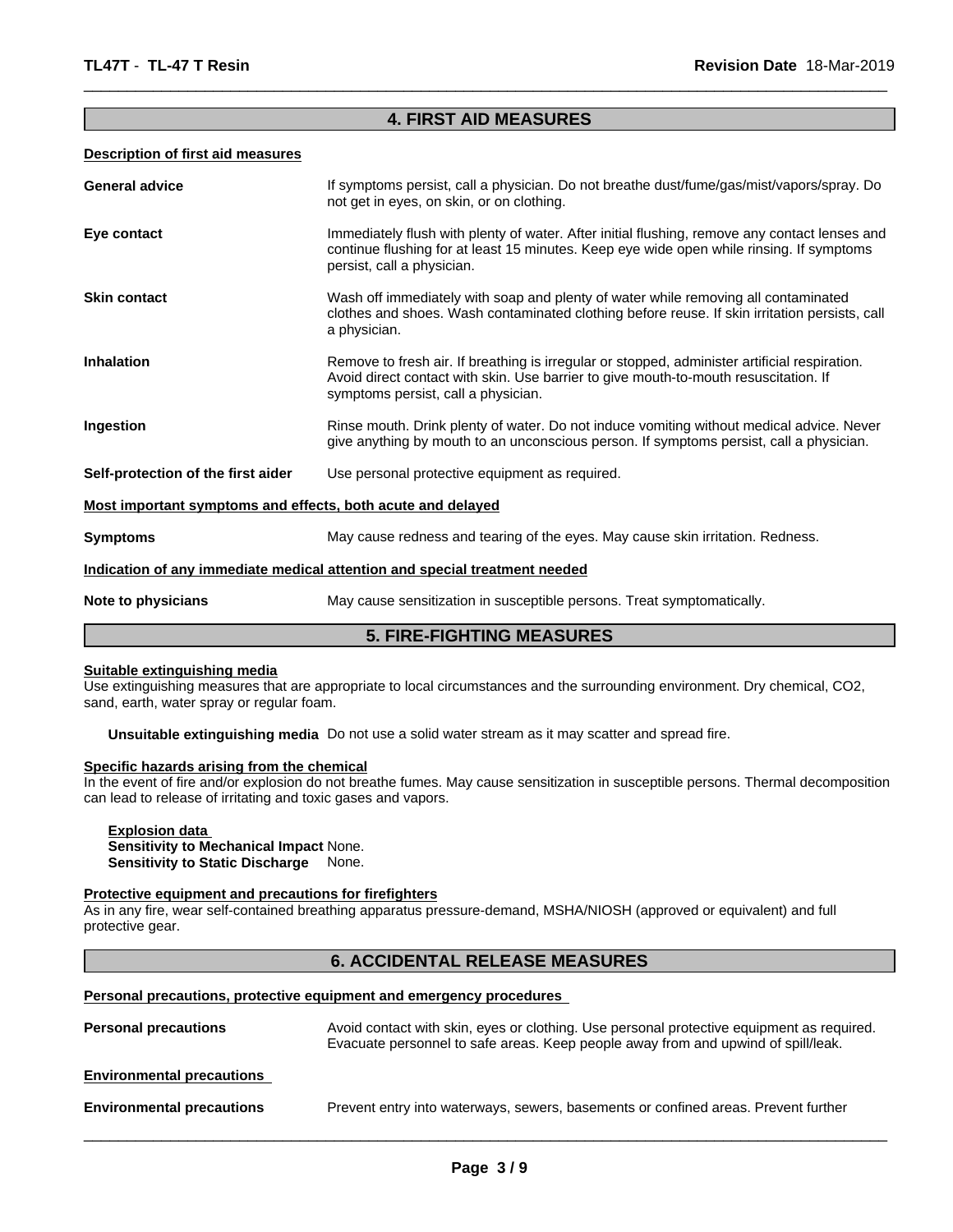|                                                              | leakage or spillage if safe to do so.                                                                                                                                                                                                                                               |  |  |  |
|--------------------------------------------------------------|-------------------------------------------------------------------------------------------------------------------------------------------------------------------------------------------------------------------------------------------------------------------------------------|--|--|--|
| Methods and material for containment and cleaning up         |                                                                                                                                                                                                                                                                                     |  |  |  |
| <b>Methods for containment</b>                               | Prevent further leakage or spillage if safe to do so.                                                                                                                                                                                                                               |  |  |  |
| Methods for cleaning up                                      | Use personal protective equipment as required. Cover liquid spill with sand, earth or other<br>non-combustible absorbent material. Take up mechanically, placing in appropriate<br>containers for disposal. Clean contaminated surface thoroughly.                                  |  |  |  |
|                                                              | <b>7. HANDLING AND STORAGE</b>                                                                                                                                                                                                                                                      |  |  |  |
| <b>Precautions for safe handling</b>                         |                                                                                                                                                                                                                                                                                     |  |  |  |
| Advice on safe handling                                      | Avoid contact with skin, eyes or clothing. Wash contaminated clothing before reuse. Do not<br>eat, drink or smoke when using this product. Use personal protective equipment as<br>required. Do not breathe dust/fume/gas/mist/vapors/spray. Use with local exhaust<br>ventilation. |  |  |  |
| Conditions for safe storage, including any incompatibilities |                                                                                                                                                                                                                                                                                     |  |  |  |
| <b>Storage Conditions</b>                                    | Keep container tightly closed in a dry and well-ventilated place. Keep in properly labeled<br>containers.                                                                                                                                                                           |  |  |  |
| Incompatible materials                                       | Strong oxidizing agents. Strong acids. Strong bases.                                                                                                                                                                                                                                |  |  |  |
|                                                              |                                                                                                                                                                                                                                                                                     |  |  |  |

 $\overline{\phantom{a}}$  ,  $\overline{\phantom{a}}$  ,  $\overline{\phantom{a}}$  ,  $\overline{\phantom{a}}$  ,  $\overline{\phantom{a}}$  ,  $\overline{\phantom{a}}$  ,  $\overline{\phantom{a}}$  ,  $\overline{\phantom{a}}$  ,  $\overline{\phantom{a}}$  ,  $\overline{\phantom{a}}$  ,  $\overline{\phantom{a}}$  ,  $\overline{\phantom{a}}$  ,  $\overline{\phantom{a}}$  ,  $\overline{\phantom{a}}$  ,  $\overline{\phantom{a}}$  ,  $\overline{\phantom{a}}$ 

# **8. EXPOSURE CONTROLS/PERSONAL PROTECTION**

### **Control parameters**

# **Exposure Guidelines** .

| <b>Chemical Name</b>                                      | <b>ACGIH TLV</b>                                              | <b>OSHA PEL</b>                                                                                                                                                                                                                                                                                                           | <b>NIOSH IDLH</b>                                                                                                                                        |
|-----------------------------------------------------------|---------------------------------------------------------------|---------------------------------------------------------------------------------------------------------------------------------------------------------------------------------------------------------------------------------------------------------------------------------------------------------------------------|----------------------------------------------------------------------------------------------------------------------------------------------------------|
| Titanium dioxide<br>13463-67-7                            | TWA: $10 \text{ mg/m}^3$                                      | TWA: 15 $mg/m3$ total dust                                                                                                                                                                                                                                                                                                | IDLH: 5000 mg/m <sup>3</sup><br>TWA: 2.4 mg/m <sup>3</sup> CIB 63 fine<br>TWA: 0.3 mg/m <sup>3</sup> CIB 63 ultrafine,<br>including engineered nanoscale |
| Quartz<br>14808-60-7                                      | TWA: 0.025 mg/m <sup>3</sup> respirable<br>particulate matter | TWA: 50 $\mu$ g/m <sup>3</sup> TWA: 50 $\mu$ g/m <sup>3</sup><br>excludes construction work,<br>agricultural operations, and<br>exposures that result from the<br>processing of sorptive clays<br>$(250)/(%SiO2 + 5)$ mppcf TWA<br>respirable fraction<br>$(10)/(%SiO2 + 2)$ mg/m <sup>3</sup> TWA<br>respirable fraction | IDLH: 50 mg/m <sup>3</sup> respirable dust<br>TWA: $0.05$ mg/m <sup>3</sup> respirable dust                                                              |
| Mica<br>12001-26-2                                        | TWA: $3 \text{ mg/m}^3$ respirable<br>particulate matter      | TWA: 20 mppcf <1% Crystalline<br>silica                                                                                                                                                                                                                                                                                   | IDLH: $1500$ mg/m <sup>3</sup><br>TWA: $3 \text{ mg/m}^3$ containing <1%<br>Quartz respirable dust                                                       |
| Silica, amorphous, precipitated and<br>gel<br>112926-00-8 |                                                               | TWA: 20 mppcf<br>: $(80)/(%$ SiO2) mg/m <sup>3</sup> TWA                                                                                                                                                                                                                                                                  |                                                                                                                                                          |

*NIOSH IDLH Immediately Dangerous to Life or Health*

#### **Appropriate engineering controls**

#### **Engineering Controls** Showers Eyewash stations Ventilation systems.

#### **Individual protection measures, such as personal protective equipment**

|                          | Eye/face protection | Wear safety glasses with side shields (or goggles). |
|--------------------------|---------------------|-----------------------------------------------------|
| Skin and body protection |                     | Wear protective gloves and protective clothing.     |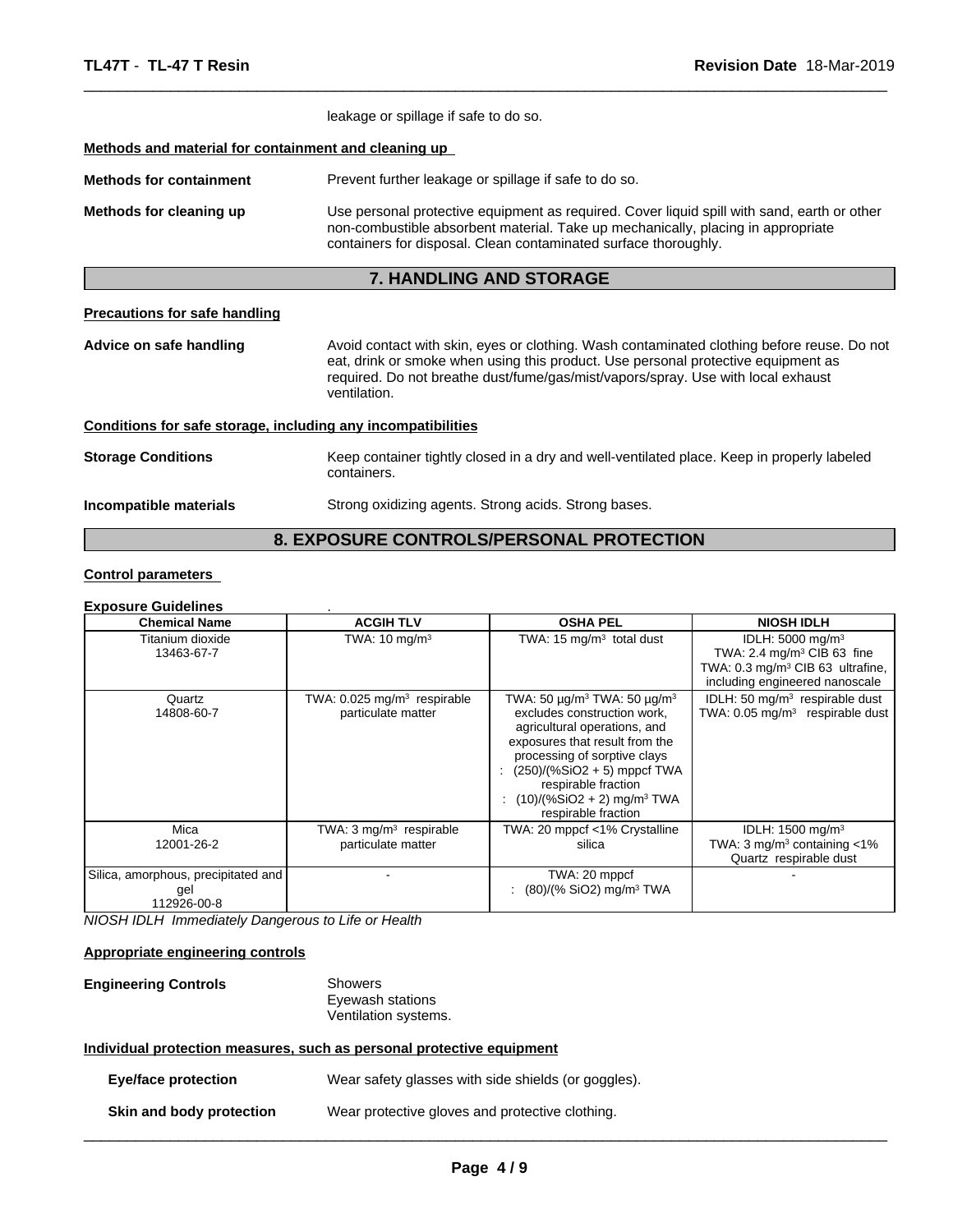| <b>Respiratory protection</b>         | If exposure limits are exceeded or irritation is experienced, NIOSH/MSHA approved<br>respiratory protection should be worn. Positive-pressure supplied air respirators may be<br>required for high airborne contaminant concentrations. Respiratory protection must be<br>provided in accordance with current local regulations. |
|---------------------------------------|----------------------------------------------------------------------------------------------------------------------------------------------------------------------------------------------------------------------------------------------------------------------------------------------------------------------------------|
| <b>General Hygiene Considerations</b> | When using do not eat, drink or smoke. Wash contaminated clothing before reuse. Regular<br>cleaning of equipment, work area and clothing is recommended.                                                                                                                                                                         |

 $\overline{\phantom{a}}$  ,  $\overline{\phantom{a}}$  ,  $\overline{\phantom{a}}$  ,  $\overline{\phantom{a}}$  ,  $\overline{\phantom{a}}$  ,  $\overline{\phantom{a}}$  ,  $\overline{\phantom{a}}$  ,  $\overline{\phantom{a}}$  ,  $\overline{\phantom{a}}$  ,  $\overline{\phantom{a}}$  ,  $\overline{\phantom{a}}$  ,  $\overline{\phantom{a}}$  ,  $\overline{\phantom{a}}$  ,  $\overline{\phantom{a}}$  ,  $\overline{\phantom{a}}$  ,  $\overline{\phantom{a}}$ 

# **9. PHYSICAL AND CHEMICAL PROPERTIES**

#### **Information on basic physical and chemical properties**

| <b>Physical state</b>            | liquid                   |                                  |                          |
|----------------------------------|--------------------------|----------------------------------|--------------------------|
| Appearance                       | viscous                  | Odor                             | Slight                   |
| Color                            | pigmented                | <b>Odor threshold</b>            | No information available |
| <b>Property</b>                  | <b>Values</b>            | Remarks • Method                 |                          |
| рH                               | No information available |                                  |                          |
| Melting point / freezing point   | No information available |                                  |                          |
| Boiling point / boiling range    | > 200 °C / 392 °F        |                                  |                          |
| <b>Flash point</b>               | > 120 °C / 248 °F        | Pensky-Martens Closed Cup (PMCC) |                          |
| <b>Evaporation rate</b>          | No information available |                                  |                          |
| Flammability (solid, gas)        | No information available |                                  |                          |
| <b>Flammability Limit in Air</b> |                          |                                  |                          |
| <b>Upper flammability limit:</b> | No information available |                                  |                          |
| Lower flammability limit:        | No information available |                                  |                          |
| Vapor pressure                   | No information available |                                  |                          |
| Vapor density                    | No information available |                                  |                          |
| <b>Relative density</b>          | 1.32                     |                                  |                          |
| <b>Water solubility</b>          | Insoluble in water       |                                  |                          |
| Solubility in other solvents     | No information available |                                  |                          |
| <b>Partition coefficient</b>     | No information available |                                  |                          |
| <b>Autoignition temperature</b>  | No information available |                                  |                          |
| <b>Decomposition temperature</b> | No information available |                                  |                          |
| <b>Kinematic viscosity</b>       | No information available |                                  |                          |
| <b>Dynamic viscosity</b>         | No information available |                                  |                          |
| <b>Explosive properties</b>      | Not an explosive         |                                  |                          |
| <b>Oxidizing properties</b>      | Not applicable           |                                  |                          |
| <b>Other Information</b>         |                          |                                  |                          |
| Softening point                  | No information available |                                  |                          |
| <b>Molecular weight</b>          | No information available |                                  |                          |
| VOC Content (%)                  | $0$ g/L                  |                                  |                          |
| <b>Density</b>                   | No information available |                                  |                          |
| <b>Bulk density</b>              | No information available |                                  |                          |
|                                  |                          |                                  |                          |

# **10. STABILITY AND REACTIVITY**

**Reactivity**  No data available

**Chemical stability** Stable under recommended storage conditions. **Possibility of Hazardous Reactions** None under normal processing. **Conditions to avoid** Extremes of temperature and direct sunlight. **Incompatible materials** Strong oxidizing agents. Strong acids. Strong bases. **Hazardous Decomposition Products**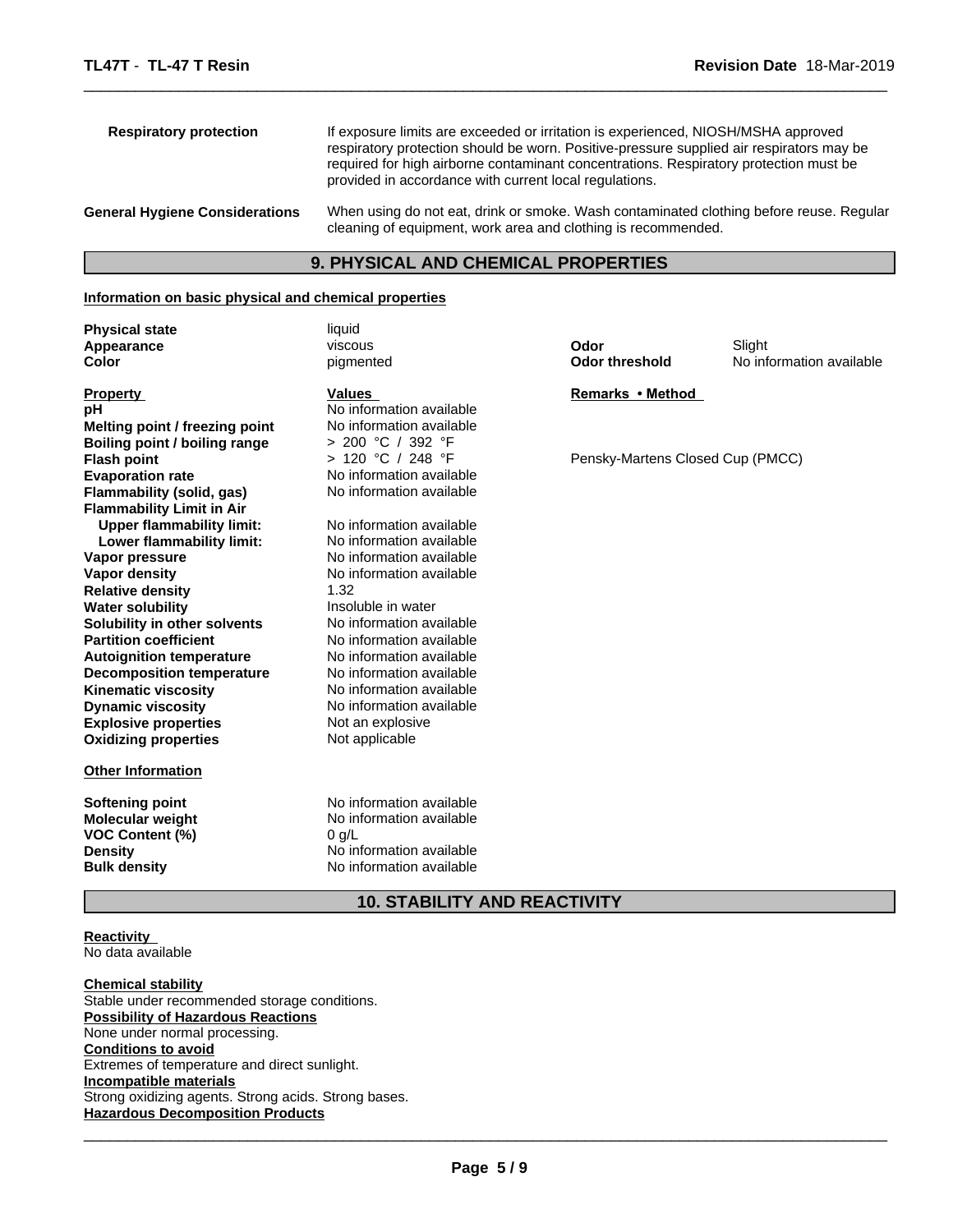None known based on information supplied.

## **11. TOXICOLOGICAL INFORMATION**

 $\overline{\phantom{a}}$  ,  $\overline{\phantom{a}}$  ,  $\overline{\phantom{a}}$  ,  $\overline{\phantom{a}}$  ,  $\overline{\phantom{a}}$  ,  $\overline{\phantom{a}}$  ,  $\overline{\phantom{a}}$  ,  $\overline{\phantom{a}}$  ,  $\overline{\phantom{a}}$  ,  $\overline{\phantom{a}}$  ,  $\overline{\phantom{a}}$  ,  $\overline{\phantom{a}}$  ,  $\overline{\phantom{a}}$  ,  $\overline{\phantom{a}}$  ,  $\overline{\phantom{a}}$  ,  $\overline{\phantom{a}}$ 

#### **Information on likely routes of exposure**

| <b>Product Information</b> |                                                                                                                  |
|----------------------------|------------------------------------------------------------------------------------------------------------------|
| <b>Inhalation</b>          | Based on available data, the classification criteria are not met.                                                |
| Eye contact                | Irritating to eyes.                                                                                              |
| <b>Skin contact</b>        | Irritating to skin. Repeated or prolonged skin contact may cause allergic reactions with<br>susceptible persons. |
| Ingestion                  | Based on available data, the classification criteria are not met.                                                |

| <b>Chemical Name</b>                             | Oral LD50             | Dermal LD50 | <b>Inhalation LC50</b> |
|--------------------------------------------------|-----------------------|-------------|------------------------|
| Titanium dioxide<br>13463-67-7                   | $> 10000$ mg/kg (Rat) |             |                        |
| Neopentyl Glycol Diglycidyl Ether<br>117557-23-2 | = 4500 mg/kg (Rat)    |             |                        |

#### **Information on toxicological effects**

**Symptoms** May cause skin irritation. May cause an allergic skin reaction. May cause redness and tearing of the eyes.

#### **Delayed and immediate effects as well as chronic effects from short and long-term exposure**

| <b>Sensitization</b>                                                                                                                                                                                                                          | May cause sensitization by skin contact.                                                                                                                      |                                                                                                                                                                                                                                                                                                                                                    |            |             |
|-----------------------------------------------------------------------------------------------------------------------------------------------------------------------------------------------------------------------------------------------|---------------------------------------------------------------------------------------------------------------------------------------------------------------|----------------------------------------------------------------------------------------------------------------------------------------------------------------------------------------------------------------------------------------------------------------------------------------------------------------------------------------------------|------------|-------------|
| <b>Germ cell mutagenicity</b>                                                                                                                                                                                                                 | Based on available data, the classification criteria are not met.<br>The table below indicates whether each agency has listed any ingredient as a carcinogen. |                                                                                                                                                                                                                                                                                                                                                    |            |             |
| Carcinogenicity<br><b>Chemical Name</b>                                                                                                                                                                                                       | <b>ACGIH</b>                                                                                                                                                  | <b>IARC</b>                                                                                                                                                                                                                                                                                                                                        | <b>NTP</b> | <b>OSHA</b> |
| Polytetrafluoroethylene<br>9002-84-0                                                                                                                                                                                                          |                                                                                                                                                               | Group 3                                                                                                                                                                                                                                                                                                                                            |            |             |
| Titanium dioxide<br>13463-67-7                                                                                                                                                                                                                |                                                                                                                                                               | Group 2B                                                                                                                                                                                                                                                                                                                                           |            | X           |
| Quartz<br>14808-60-7                                                                                                                                                                                                                          | A2                                                                                                                                                            | Group 1                                                                                                                                                                                                                                                                                                                                            | Known      | X           |
| Silica, amorphous,<br>precipitated and gel<br>112926-00-8                                                                                                                                                                                     |                                                                                                                                                               | Group 3                                                                                                                                                                                                                                                                                                                                            |            |             |
| A2 - Suspected Human Carcinogen<br>Group 1 - Carcinogenic to Humans<br>Group 2B - Possibly Carcinogenic to Humans<br>Not classifiable as a human carcinogen<br>NTP (National Toxicology Program)<br>Known - Known Carcinogen<br>$X$ - Present | IARC (International Agency for Research on Cancer)                                                                                                            | OSHA (Occupational Safety and Health Administration of the US Department of Labor)                                                                                                                                                                                                                                                                 |            |             |
| <b>Reproductive toxicity</b><br><b>STOT - single exposure</b><br><b>STOT - repeated exposure</b><br><b>Chronic toxicity</b><br><b>Target Organ Effects</b><br><b>Aspiration hazard</b>                                                        | exposure.<br>Based on available data, the classification criteria are not met.                                                                                | Based on available data, the classification criteria are not met.<br>Based on available data, the classification criteria are not met.<br>Based on available data, the classification criteria are not met.<br>Repeated contact may cause allergic reactions in very susceptible persons. Avoid repeated<br>Eyes, Respiratory system, Skin, lungs. |            |             |

**The following values are calculated based on chapter 3.1 of the GHS document** . **ATEmix (oral)** 3,782.00 mg/kg \_\_\_\_\_\_\_\_\_\_\_\_\_\_\_\_\_\_\_\_\_\_\_\_\_\_\_\_\_\_\_\_\_\_\_\_\_\_\_\_\_\_\_\_\_\_\_\_\_\_\_\_\_\_\_\_\_\_\_\_\_\_\_\_\_\_\_\_\_\_\_\_\_\_\_\_\_\_\_\_\_\_\_\_\_\_\_\_\_\_\_\_\_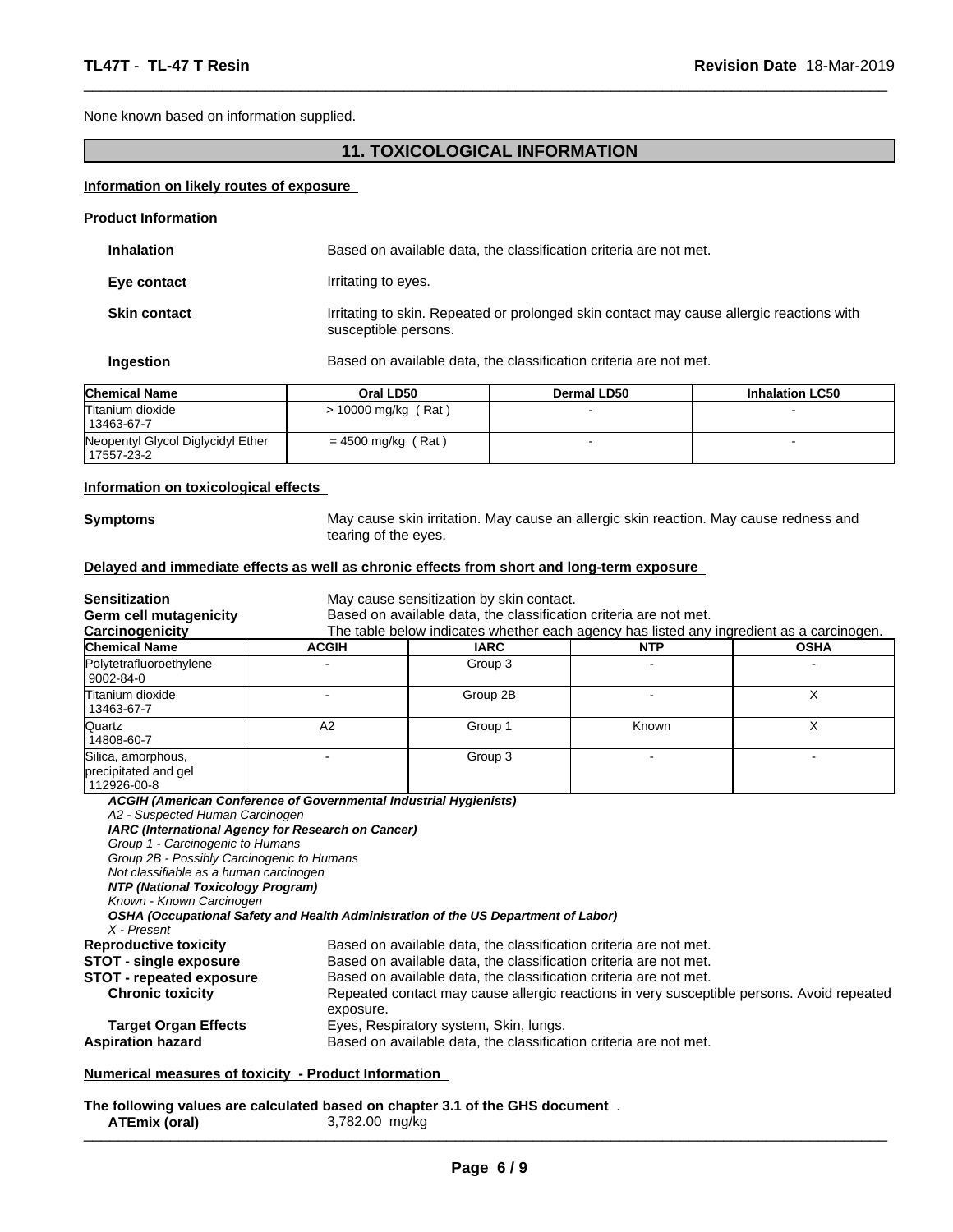# **12. ECOLOGICAL INFORMATION**

 $\overline{\phantom{a}}$  ,  $\overline{\phantom{a}}$  ,  $\overline{\phantom{a}}$  ,  $\overline{\phantom{a}}$  ,  $\overline{\phantom{a}}$  ,  $\overline{\phantom{a}}$  ,  $\overline{\phantom{a}}$  ,  $\overline{\phantom{a}}$  ,  $\overline{\phantom{a}}$  ,  $\overline{\phantom{a}}$  ,  $\overline{\phantom{a}}$  ,  $\overline{\phantom{a}}$  ,  $\overline{\phantom{a}}$  ,  $\overline{\phantom{a}}$  ,  $\overline{\phantom{a}}$  ,  $\overline{\phantom{a}}$ 

#### **Ecotoxicity**

Toxic to aquatic life with long lasting effects

#### 60 % of the mixture consists of components(s) of unknown hazards to the aquatic environment

| <b>Chemical Name</b>               | Algae/aquatic plants | Fish                   | Crustacea                         |
|------------------------------------|----------------------|------------------------|-----------------------------------|
| Phenol, polymer with formaldehyde, |                      | 1 - 10: 96 h mg/L LC50 | r - 10: 24 h Daphnia magna mg/L L |
| glycidyl ether                     |                      |                        | EC50                              |
| 28064-14-4                         |                      |                        |                                   |

#### **Persistence and degradability**

No information available.

#### **Bioaccumulation**

No information available.

#### **Other adverse effects**

No information available

# **13. DISPOSAL CONSIDERATIONS**

| Waste treatment methods<br>Disposal of wastes | Disposal should be in accordance with applicable regional, national and local laws and<br>regulations. |
|-----------------------------------------------|--------------------------------------------------------------------------------------------------------|
| <b>Contaminated packaging</b>                 | Do not reuse container.                                                                                |
|                                               |                                                                                                        |

# **14. TRANSPORT INFORMATION**

| ۰. |  |
|----|--|

# **DOT** Not regulated

# TDG Not regulated

# **IATA**

| <b>***</b>                |                                                                                   |
|---------------------------|-----------------------------------------------------------------------------------|
| UN/ID no                  | UN3082                                                                            |
| Proper shipping name      | Environmentally hazardous substance, liquid, n.o.s.                               |
| <b>Hazard Class</b>       |                                                                                   |
| <b>Packing Group</b>      | Ш                                                                                 |
| <b>ERG Code</b>           | 9L                                                                                |
| <b>Special Provisions</b> | A97, A158, A197                                                                   |
| <b>Description</b>        | UN3082, Environmentally hazardous substance, liquid, n.o.s. (Phenol, polymer with |
|                           | formaldehyde, glycidyl ether), 9, III                                             |

**IMDG** 

| $-$                       |                                                                                   |
|---------------------------|-----------------------------------------------------------------------------------|
| UN/ID no                  | UN3082                                                                            |
| Proper shipping name      | Environmentally hazardous substance, liquid, n.o.s.                               |
| <b>Hazard Class</b>       |                                                                                   |
| <b>Packing Group</b>      | Ш                                                                                 |
| EmS-No                    | $F-A. S-F$                                                                        |
| <b>Special Provisions</b> | 274, 335                                                                          |
| <b>Description</b>        | UN3082, Environmentally hazardous substance, liquid, n.o.s. (Phenol, polymer with |
|                           | formaldehyde, glycidyl ether), 9, III                                             |
|                           |                                                                                   |

# **15. REGULATORY INFORMATION**

 $\overline{\phantom{a}}$  ,  $\overline{\phantom{a}}$  ,  $\overline{\phantom{a}}$  ,  $\overline{\phantom{a}}$  ,  $\overline{\phantom{a}}$  ,  $\overline{\phantom{a}}$  ,  $\overline{\phantom{a}}$  ,  $\overline{\phantom{a}}$  ,  $\overline{\phantom{a}}$  ,  $\overline{\phantom{a}}$  ,  $\overline{\phantom{a}}$  ,  $\overline{\phantom{a}}$  ,  $\overline{\phantom{a}}$  ,  $\overline{\phantom{a}}$  ,  $\overline{\phantom{a}}$  ,  $\overline{\phantom{a}}$ 

**International Inventories**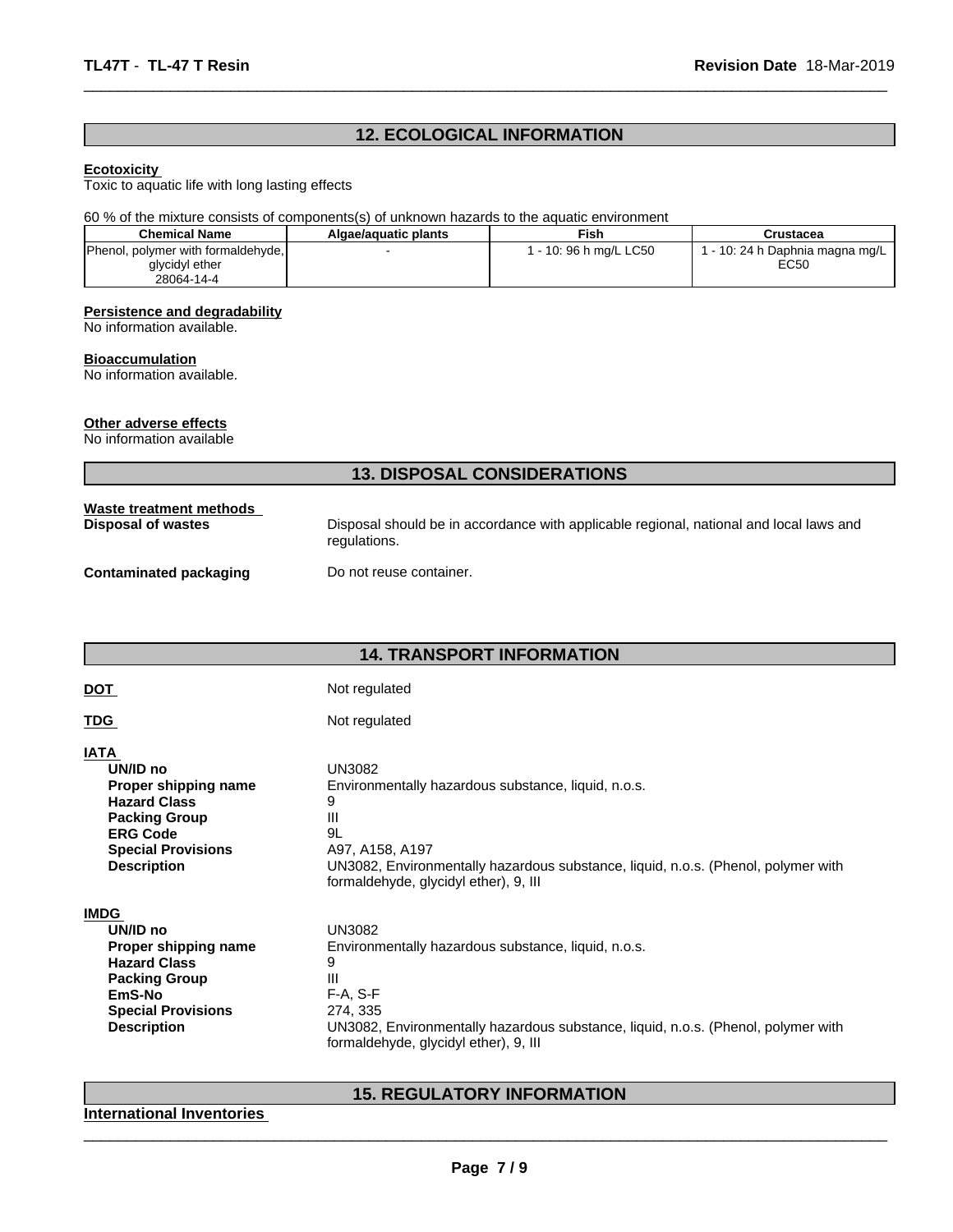| TSCA                 | Complies |  |
|----------------------|----------|--|
| <b>DSL/NDSL</b>      | Complies |  |
| <b>EINECS/ELINCS</b> | Complies |  |
| IECSC                | Complies |  |
| KECL                 | Complies |  |
| PICCS                | Complies |  |
| AICS                 | Complies |  |
|                      |          |  |

#### **Legend:**

**TSCA** - United States Toxic Substances Control Act Section 8(b) Inventory **DSL/NDSL** - Canadian Domestic Substances List/Non-Domestic Substances List **EINECS/ELINCS** - European Inventory of Existing Chemical Substances/European List of Notified Chemical Substances **ENCS** - Japan Existing and New Chemical Substances **IECSC** - China Inventory of Existing Chemical Substances **KECL** - Korean Existing and Evaluated Chemical Substances **PICCS** - Philippines Inventory of Chemicals and Chemical Substances

**AICS** - Australian Inventory of Chemical Substances

#### **US Federal Regulations**

#### **SARA 313**

Section 313 of Title III of the Superfund Amendments and Reauthorization Act of 1986 (SARA). This product does not contain any chemicals which are subject to the reporting requirements of the Act and Title 40 of the Code of Federal Regulations, Part 372

 $\overline{\phantom{a}}$  ,  $\overline{\phantom{a}}$  ,  $\overline{\phantom{a}}$  ,  $\overline{\phantom{a}}$  ,  $\overline{\phantom{a}}$  ,  $\overline{\phantom{a}}$  ,  $\overline{\phantom{a}}$  ,  $\overline{\phantom{a}}$  ,  $\overline{\phantom{a}}$  ,  $\overline{\phantom{a}}$  ,  $\overline{\phantom{a}}$  ,  $\overline{\phantom{a}}$  ,  $\overline{\phantom{a}}$  ,  $\overline{\phantom{a}}$  ,  $\overline{\phantom{a}}$  ,  $\overline{\phantom{a}}$ 

| SARA 311/312 Hazard Categories |  |
|--------------------------------|--|
| المعددهما والمادموا والبروا    |  |

| Acute health hazard               | Yes |  |
|-----------------------------------|-----|--|
| Chronic Health Hazard             | Yes |  |
| Fire hazard                       | No. |  |
| Sudden release of pressure hazard | No. |  |
| <b>Reactive Hazard</b>            | N٥  |  |

#### **CWA (Clean Water Act)**

This product does not contain any substances regulated as pollutants pursuant to the Clean Water Act (40 CFR 122.21 and 40 CFR 122.42)

#### **CERCLA**

This material, as supplied, does not contain any substances regulated as hazardous substances under the Comprehensive Environmental Response Compensation and Liability Act (CERCLA) (40 CFR 302) or the Superfund Amendments and Reauthorization Act (SARA) (40 CFR 355). There may be specific reporting requirements at the local, regional, or state level pertaining to releases of this material

#### **US State Regulations**

#### **California Proposition 65**

This product contains the following Proposition 65 chemicals

| <b>Chemical Name</b>                              | <b>California Proposition 65</b> |
|---------------------------------------------------|----------------------------------|
| 14808-60-7<br>Quartz                              | Carcinogen                       |
| Titanium<br>$\cdots$<br>13463-67-7<br>ı dioxide - | Carcinogen                       |

#### **U.S. State Right-to-Know Regulations**

| <b>Chemical Name</b>                                      | <b>New Jersey</b> | <b>Massachusetts</b> | Pennsylvania |
|-----------------------------------------------------------|-------------------|----------------------|--------------|
| Quartz<br>14808-60-7                                      |                   |                      |              |
| Titanium dioxide<br>13463-67-7                            |                   |                      | ⌒            |
| Mica<br>12001-26-2                                        |                   |                      |              |
| Silica, amorphous, precipitated and<br>gel<br>112926-00-8 |                   |                      |              |
| <b>U.S. EPA Label Information</b>                         |                   |                      |              |

**EPA Pesticide Registration Number** Not applicable